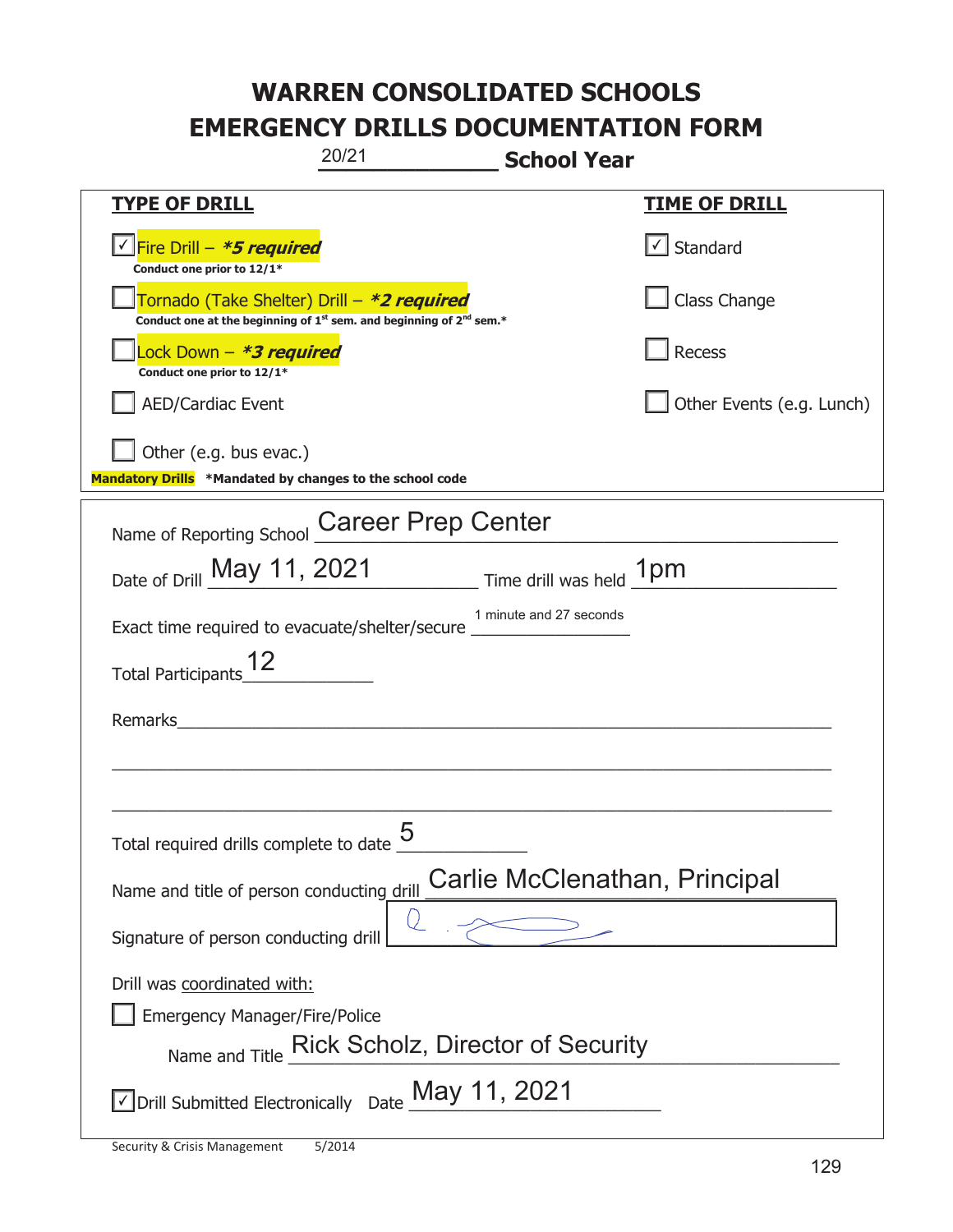|                                                                                                                                           | 2020.21                                                  | <b>School Year</b>            |                           |
|-------------------------------------------------------------------------------------------------------------------------------------------|----------------------------------------------------------|-------------------------------|---------------------------|
| <b>TYPE OF DRILL</b>                                                                                                                      |                                                          |                               | <u>TIME OF DRILL</u>      |
| Fire Drill - *5 required<br>Conduct one prior to 12/1*                                                                                    |                                                          |                               | Standard                  |
| Tornado (Take Shelter) Drill – *2 required<br>Conduct one at the beginning of 1 <sup>st</sup> sem. and beginning of 2 <sup>nd</sup> sem.* |                                                          |                               | Class Change              |
| Lock Down - *3 required<br>Conduct one prior to 12/1*                                                                                     |                                                          |                               | Recess                    |
| <b>AED/Cardiac Event</b>                                                                                                                  |                                                          |                               | Other Events (e.g. Lunch) |
| Other (e.g. bus evac.)<br>Mandatory Drills *Mandated by changes to the school code                                                        |                                                          |                               |                           |
| Name of Reporting School                                                                                                                  | CPC                                                      |                               |                           |
| Date of Drill 4.27.21                                                                                                                     |                                                          | Time drill was held 10am      |                           |
| Exact time required to evacuate/shelter/secure 4 minutes                                                                                  |                                                          |                               |                           |
| <b>Total Participants</b>                                                                                                                 |                                                          |                               |                           |
|                                                                                                                                           | This was our first "surprise" ALICE drill. It went well! |                               |                           |
|                                                                                                                                           |                                                          |                               |                           |
|                                                                                                                                           |                                                          |                               |                           |
| Total required drills complete to date U                                                                                                  | 3                                                        |                               |                           |
| Name and title of person conducting drill                                                                                                 |                                                          | Carlie McClenathan, Principal |                           |
| Signature of person conducting drill                                                                                                      |                                                          |                               |                           |
| Drill was coordinated with:<br><b>Emergency Manager/Fire/Police</b>                                                                       |                                                          |                               |                           |
|                                                                                                                                           |                                                          |                               |                           |
| $\vee$ Drill Submitted Electronically Date $\underline{\mathsf{May}}$ 4, 2021                                                             |                                                          |                               |                           |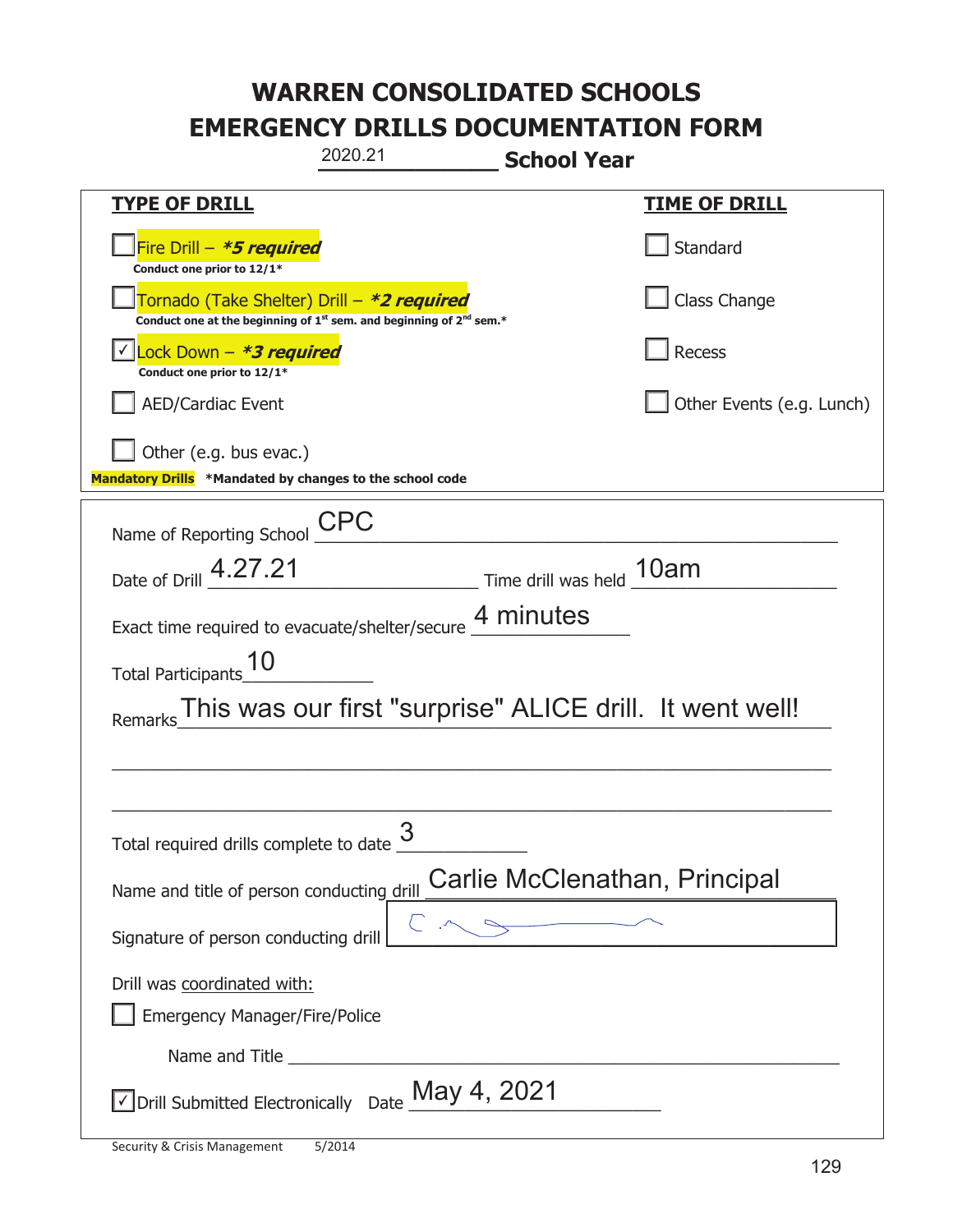|                                                                                    | 2020.21                                                                                     | <b>School Year</b>        |                           |
|------------------------------------------------------------------------------------|---------------------------------------------------------------------------------------------|---------------------------|---------------------------|
| <b>TYPE OF DRILL</b>                                                               |                                                                                             |                           | <u>TIME OF DRILL</u>      |
| <u>√ Fire Drill – <b>*5 required</b></u><br>Conduct one prior to 12/1*             |                                                                                             |                           | Standard                  |
| Tornado (Take Shelter) Drill – *2 required                                         | Conduct one at the beginning of 1 <sup>st</sup> sem. and beginning of 2 <sup>nd</sup> sem.* |                           | Class Change              |
| Lock Down - *3 required<br>Conduct one prior to 12/1*                              |                                                                                             |                           | Recess                    |
| <b>AED/Cardiac Event</b>                                                           |                                                                                             |                           | Other Events (e.g. Lunch) |
| Other (e.g. bus evac.)<br>Mandatory Drills *Mandated by changes to the school code |                                                                                             |                           |                           |
| Name of Reporting School                                                           | <b>Career Prep Center</b>                                                                   |                           |                           |
| Date of Drill April 15, 2021                                                       |                                                                                             | Time drill was held 10am  |                           |
| Exact time required to evacuate/shelter/secure                                     |                                                                                             | 55 seconds                |                           |
| <b>Total Participants</b>                                                          |                                                                                             |                           |                           |
| Remarks                                                                            |                                                                                             |                           |                           |
|                                                                                    |                                                                                             |                           |                           |
| Total required drills complete to date                                             | 4                                                                                           |                           |                           |
| Name and title of person conducting drill                                          |                                                                                             | C. McClenathan, Principal |                           |
| Signature of person conducting drill                                               |                                                                                             |                           |                           |
| Drill was coordinated with:<br><b>Emergency Manager/Fire/Police</b>                | Name and Title Rick Scholz, Director of Security                                            |                           |                           |
| $\vee$ Drill Submitted Electronically Date $\triangle$ Pril 15, 2021               |                                                                                             |                           |                           |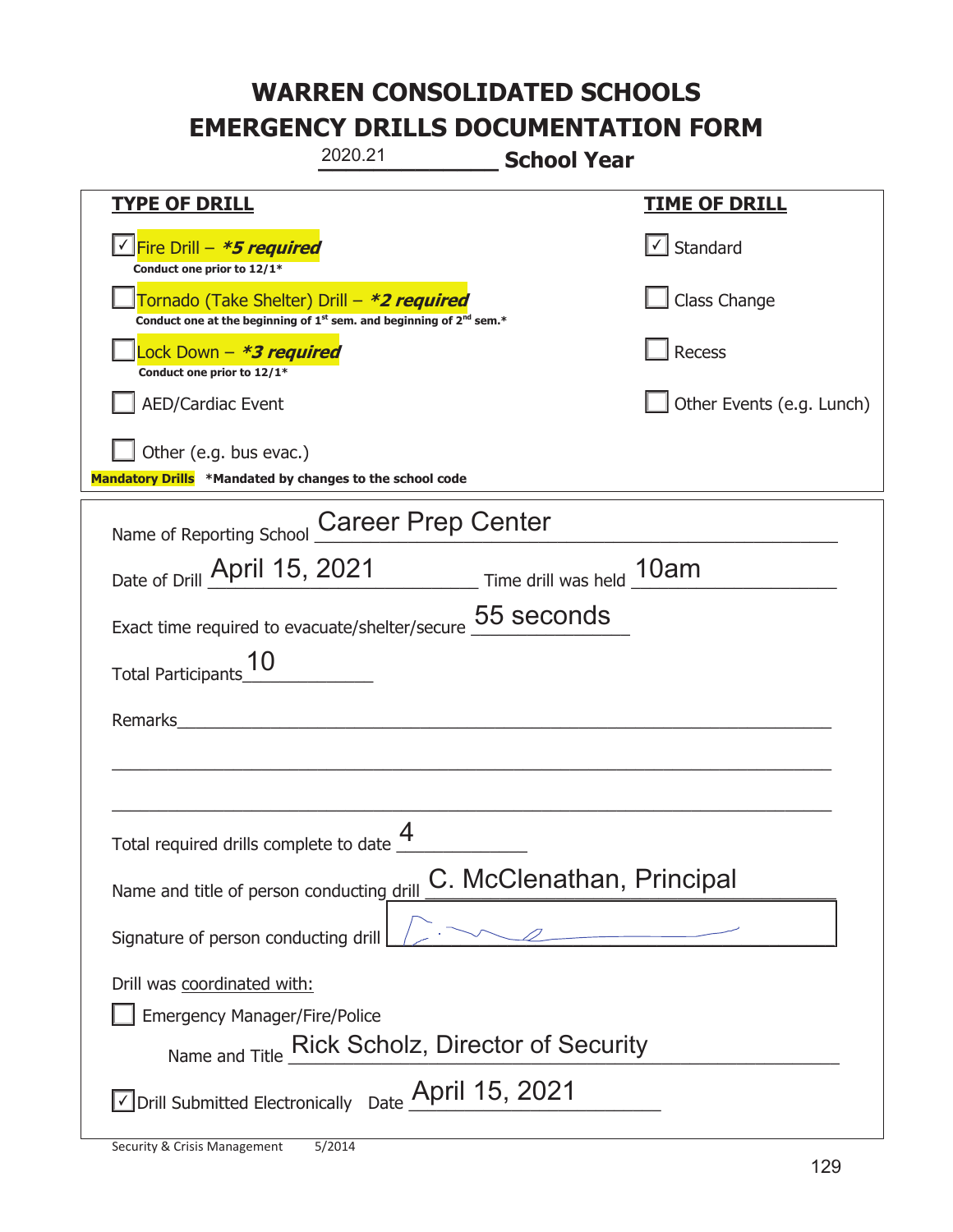|                                                                                     | 20/21                                                                                       | <b>School Year</b>        |                           |
|-------------------------------------------------------------------------------------|---------------------------------------------------------------------------------------------|---------------------------|---------------------------|
| <b>TYPE OF DRILL</b>                                                                |                                                                                             |                           | <b>TIME OF DRILL</b>      |
| Fire Drill - *5 required<br>Conduct one prior to 12/1*                              |                                                                                             |                           | Standard                  |
| Tornado (Take Shelter) Drill – *2 required                                          | Conduct one at the beginning of 1 <sup>st</sup> sem. and beginning of 2 <sup>nd</sup> sem.* |                           | Class Change              |
| Lock Down - *3 required<br>Conduct one prior to 12/1*                               |                                                                                             |                           | Recess                    |
| <b>AED/Cardiac Event</b>                                                            |                                                                                             |                           | Other Events (e.g. Lunch) |
| Other (e.g. bus evac.)<br>Mandatory Drills *Mandated by changes to the school code  |                                                                                             |                           |                           |
| Name of Reporting School                                                            | <b>Career Prep Center</b>                                                                   |                           |                           |
| Date of Drill 03/29/2021                                                            |                                                                                             | Time drill was held 1pm   |                           |
| Exact time required to evacuate/shelter/secure                                      |                                                                                             | 1 minute and 24 seconds   |                           |
| <b>Total Participants</b>                                                           |                                                                                             |                           |                           |
| Remarks                                                                             |                                                                                             |                           |                           |
|                                                                                     |                                                                                             |                           |                           |
| Total required drills complete to date $\frac{2}{3}$                                |                                                                                             |                           |                           |
| Name and title of person conducting drill                                           |                                                                                             | C. McClenathan, Principal |                           |
| Signature of person conducting drill                                                |                                                                                             |                           |                           |
| Drill was coordinated with:<br><b>Emergency Manager/Fire/Police</b>                 | Name and Title Rick Scholz, Director of Security                                            |                           |                           |
| $\sqrt{\ }$ Drill Submitted Electronically Date $\underline{\text{March 29, 2021}}$ |                                                                                             |                           |                           |

t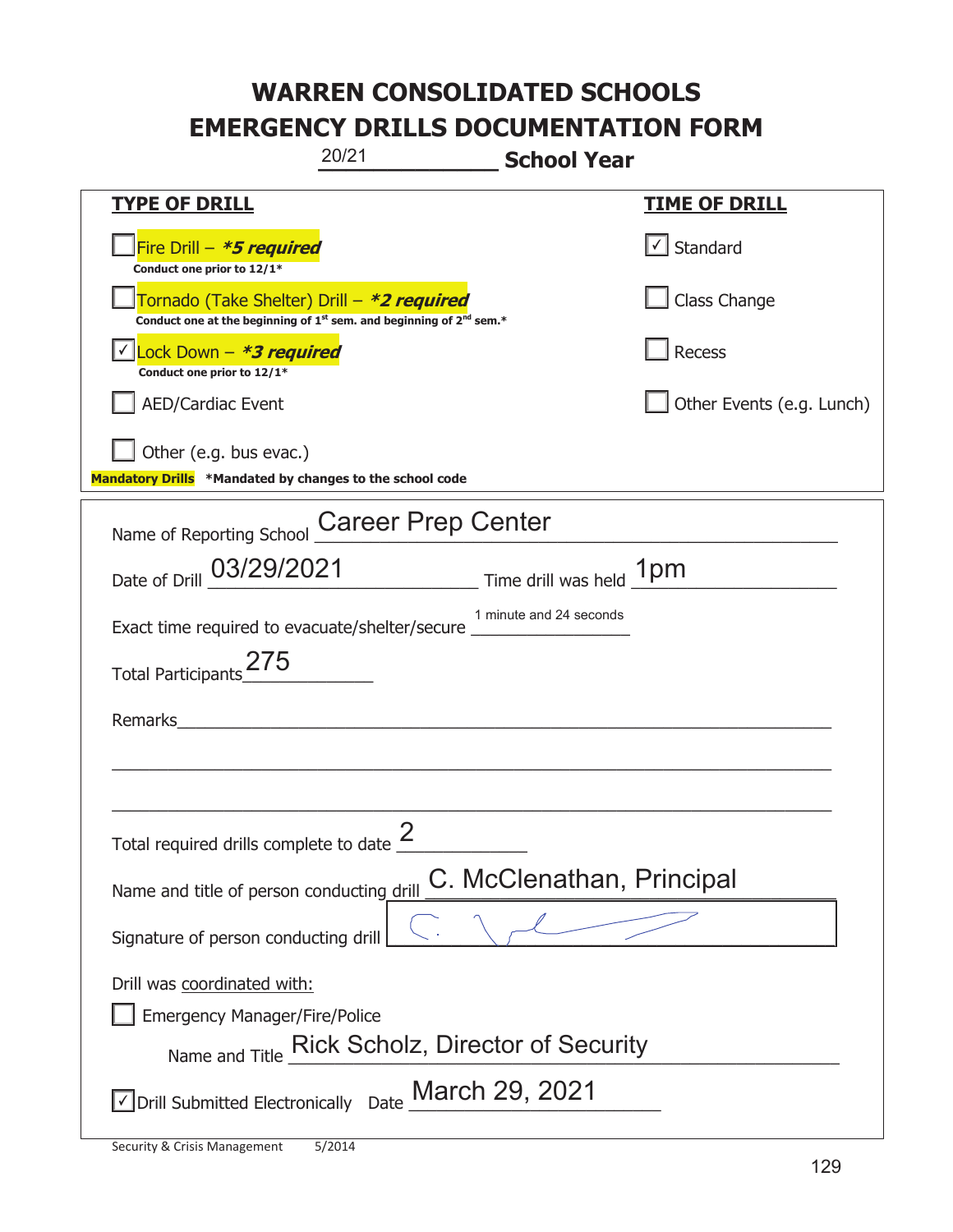|                                                                                    | 2020.21                                                                                     | <b>School Year</b>          |
|------------------------------------------------------------------------------------|---------------------------------------------------------------------------------------------|-----------------------------|
| <b>TYPE OF DRILL</b>                                                               |                                                                                             | <u>TIME OF DRILL</u>        |
| Fire Drill - *5 required<br>Conduct one prior to 12/1*                             |                                                                                             | Standard                    |
| Tornado (Take Shelter) Drill – *2 required                                         | Conduct one at the beginning of 1 <sup>st</sup> sem. and beginning of 2 <sup>nd</sup> sem.* | Class Change                |
| $\vert$ Lock Down - *3 required<br>Conduct one prior to 12/1*                      |                                                                                             | Recess                      |
| <b>AED/Cardiac Event</b>                                                           |                                                                                             | Other Events (e.g. Lunch)   |
| Other (e.g. bus evac.)<br>Mandatory Drills *Mandated by changes to the school code |                                                                                             |                             |
| Name of Reporting School                                                           | <b>Career Prep Center</b>                                                                   |                             |
| Date of Drill January 12, 2021                                                     |                                                                                             | Time drill was held 12:30pm |
| Exact time required to evacuate/shelter/secure                                     | 1 minute and 17 seconds                                                                     |                             |
| <b>Total Participants</b>                                                          |                                                                                             |                             |
| Remarks                                                                            |                                                                                             |                             |
|                                                                                    |                                                                                             |                             |
| Total required drills complete to date $\overline{\phantom{a}}$                    | 5                                                                                           |                             |
| Name and title of person conducting drill                                          |                                                                                             | C. McClenathan, Principal   |
| Signature of person conducting drill                                               |                                                                                             |                             |
| Drill was coordinated with:                                                        |                                                                                             |                             |
| <b>Emergency Manager/Fire/Police</b>                                               |                                                                                             |                             |
| Name and Title                                                                     | <b>Rick Scholz, Director of Security</b>                                                    |                             |
|                                                                                    | $\vee$ Drill Submitted Electronically Date $\_$ Anuary 12, 2021                             |                             |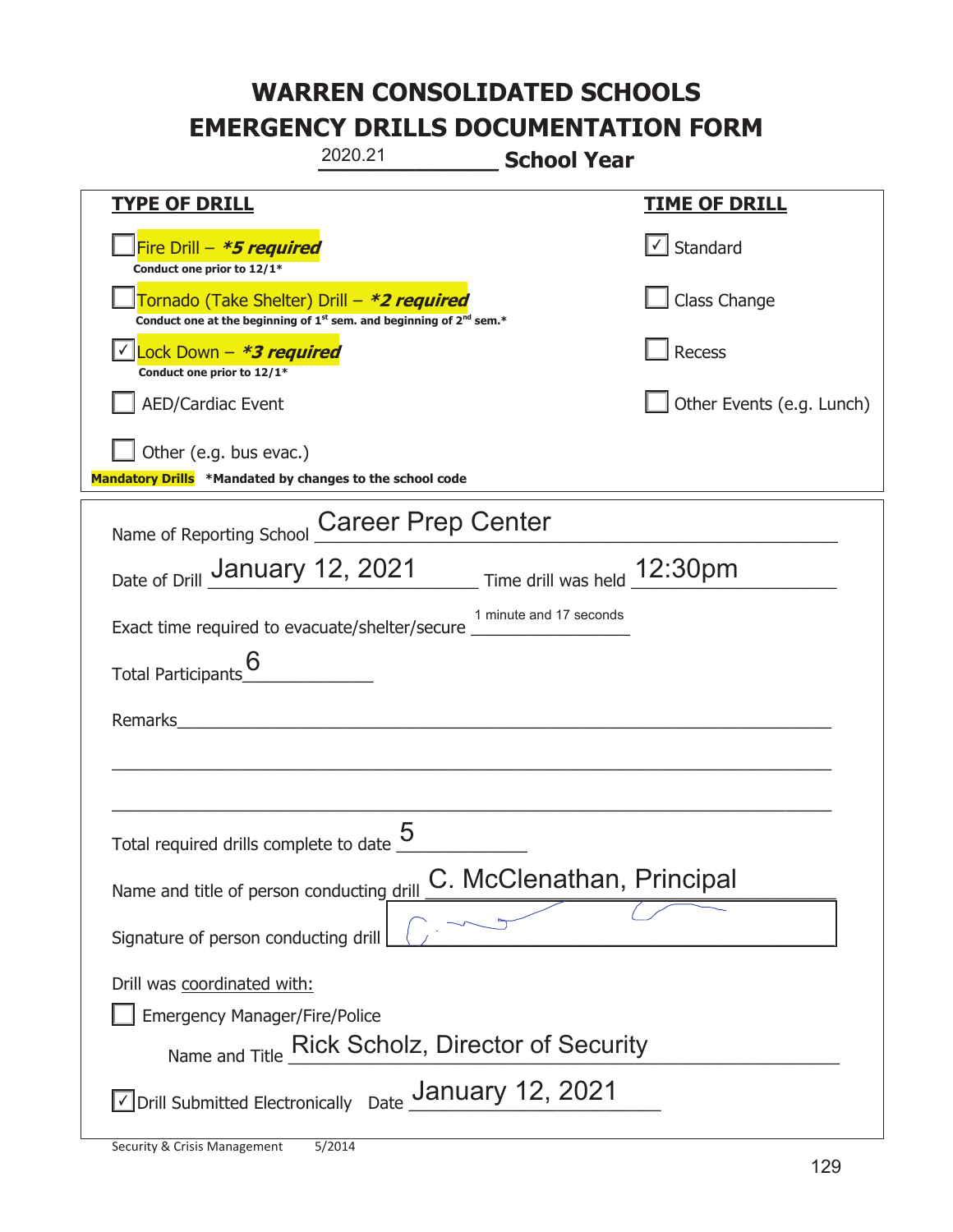|                                                                                    | 2020-21                                                                                     | <b>School Year</b>           |
|------------------------------------------------------------------------------------|---------------------------------------------------------------------------------------------|------------------------------|
| <b>TYPE OF DRILL</b>                                                               |                                                                                             | <b>TIME OF DRILL</b>         |
| Fire Drill - *5 required<br>Conduct one prior to 12/1*                             |                                                                                             | Standard                     |
| Tornado (Take Shelter) Drill – *2 required                                         | Conduct one at the beginning of 1 <sup>st</sup> sem. and beginning of 2 <sup>nd</sup> sem.* | Class Change                 |
| Lock Down - *3 required<br>Conduct one prior to 12/1*                              |                                                                                             | Recess                       |
| <b>AED/Cardiac Event</b>                                                           |                                                                                             | Other Events (e.g. Lunch)    |
| Other (e.g. bus evac.)<br>Mandatory Drills *Mandated by changes to the school code |                                                                                             |                              |
| Name of Reporting School                                                           | <b>Career Prep Center</b>                                                                   |                              |
| <sub>Date of Drill</sub> January 12, 2021                                          |                                                                                             | Time drill was held 10:08 am |
| Exact time required to evacuate/shelter/secure _                                   |                                                                                             | 2 minutes and 13 seconds     |
| <b>Total Participants</b>                                                          |                                                                                             |                              |
| Remarks                                                                            |                                                                                             |                              |
|                                                                                    |                                                                                             |                              |
| Total required drills complete to date $\Box$                                      | 4                                                                                           |                              |
| Name and title of person conducting drill                                          |                                                                                             | C. McClenathan, Principal    |
| Signature of person conducting drill                                               |                                                                                             |                              |
| Drill was coordinated with:                                                        |                                                                                             |                              |
| <b>Emergency Manager/Fire/Police</b>                                               | Name and Title Rick Scholz, Director of Security                                            |                              |
|                                                                                    |                                                                                             |                              |
|                                                                                    | √Drill Submitted Electronically Date January 12, 2021                                       |                              |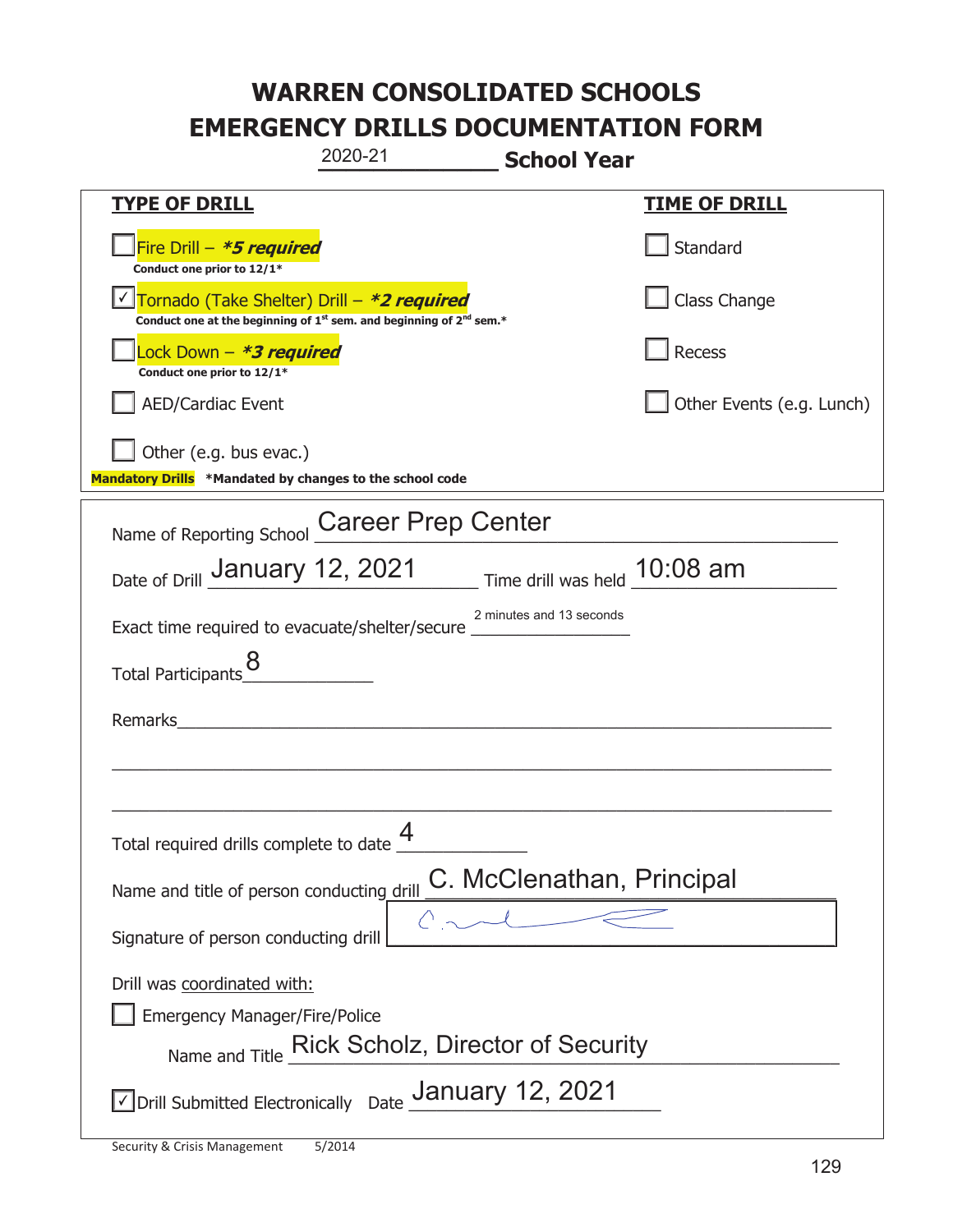|                                                                                    | 2020.21                                                                                     | <b>School Year</b>          |
|------------------------------------------------------------------------------------|---------------------------------------------------------------------------------------------|-----------------------------|
| <b>TYPE OF DRILL</b>                                                               |                                                                                             | <u>TIME OF DRILL</u>        |
| Fire Drill - *5 required<br>Conduct one prior to 12/1*                             |                                                                                             | $\lfloor$ Standard          |
| Tornado (Take Shelter) Drill – *2 required                                         | Conduct one at the beginning of 1 <sup>st</sup> sem. and beginning of 2 <sup>nd</sup> sem.* | Class Change                |
| Lock Down - <b>*3 required</b><br>Conduct one prior to 12/1*                       |                                                                                             | Recess                      |
| <b>AED/Cardiac Event</b>                                                           |                                                                                             | Other Events (e.g. Lunch)   |
| Other (e.g. bus evac.)<br>Mandatory Drills *Mandated by changes to the school code |                                                                                             |                             |
| Name of Reporting School                                                           | <b>Career Prep Center</b>                                                                   |                             |
| Date of Drill November 17, 2020                                                    |                                                                                             | Time drill was held 12:30pm |
|                                                                                    | Exact time required to evacuate/shelter/secure 4 minutes                                    |                             |
| <b>Total Participants</b>                                                          |                                                                                             |                             |
| Remarks                                                                            |                                                                                             |                             |
|                                                                                    |                                                                                             |                             |
| Total required drills complete to date <u>U</u>                                    | 3                                                                                           |                             |
| Name and title of person conducting drill                                          |                                                                                             | C. McClenathan, Principal   |
| Signature of person conducting drill                                               |                                                                                             |                             |
| Drill was coordinated with:                                                        |                                                                                             |                             |
| <b>Emergency Manager/Fire/Police</b>                                               | <b>Rick Scholz, Director of Security</b>                                                    |                             |
| Name and Title                                                                     |                                                                                             |                             |
| √ Drill Submitted Electronically                                                   | Date Novmeber 18, 2020                                                                      |                             |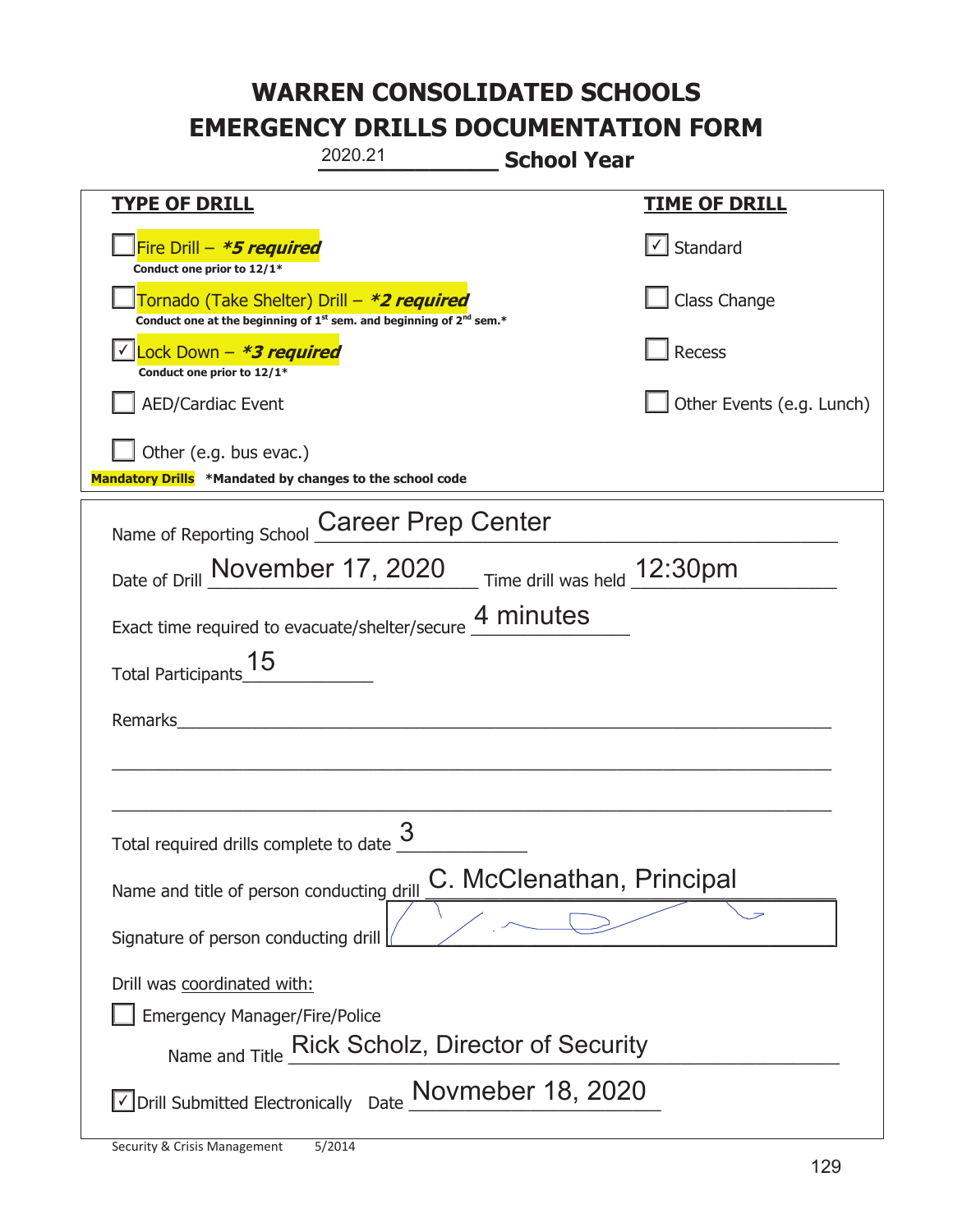|                                                                                                                       | 2020.21                   | <b>School Year</b>           |                                   |
|-----------------------------------------------------------------------------------------------------------------------|---------------------------|------------------------------|-----------------------------------|
| <b>TYPE OF DRILL</b>                                                                                                  |                           |                              | <b>TIME OF DRILL</b>              |
| <u> √ Fire Drill – <i>*5 required</i></u><br>Conduct one prior to 12/1*                                               |                           |                              | $\lfloor \angle \rfloor$ Standard |
| Tornado (Take Shelter) Drill – *2 required<br>Conduct one at the beginning of $1st$ sem. and beginning of $2nd$ sem.* |                           |                              | Class Change                      |
| Lock Down - <b>*3 required</b><br>Conduct one prior to 12/1*                                                          |                           |                              | Recess                            |
| <b>AED/Cardiac Event</b>                                                                                              |                           |                              | Other Events (e.g. Lunch)         |
| Other (e.g. bus evac.)<br>Mandatory Drills *Mandated by changes to the school code                                    |                           |                              |                                   |
| Name of Reporting School                                                                                              | <b>Career Prep Center</b> |                              |                                   |
| Date of Drill November 12, 2020                                                                                       |                           | Time drill was held _12:46pm |                                   |
| Exact time required to evacuate/shelter/secure _                                                                      |                           | 1 minute and 33 seconds      |                                   |
| <b>Total Participants</b>                                                                                             |                           |                              |                                   |
| Remarks                                                                                                               |                           |                              |                                   |
|                                                                                                                       |                           |                              |                                   |
|                                                                                                                       |                           |                              |                                   |
| Total required drills complete to date <u>U</u>                                                                       | 3                         |                              |                                   |
| Name and title of person conducting drill                                                                             |                           | C. McClenathan, Principal    |                                   |
| Signature of person conducting drill                                                                                  |                           |                              |                                   |
| Drill was coordinated with:                                                                                           |                           |                              |                                   |
| <b>Emergency Manager/Fire/Police</b>                                                                                  |                           |                              |                                   |
|                                                                                                                       |                           |                              |                                   |
| ODrill Submitted Electronically Date Movember 12,2020                                                                 |                           |                              |                                   |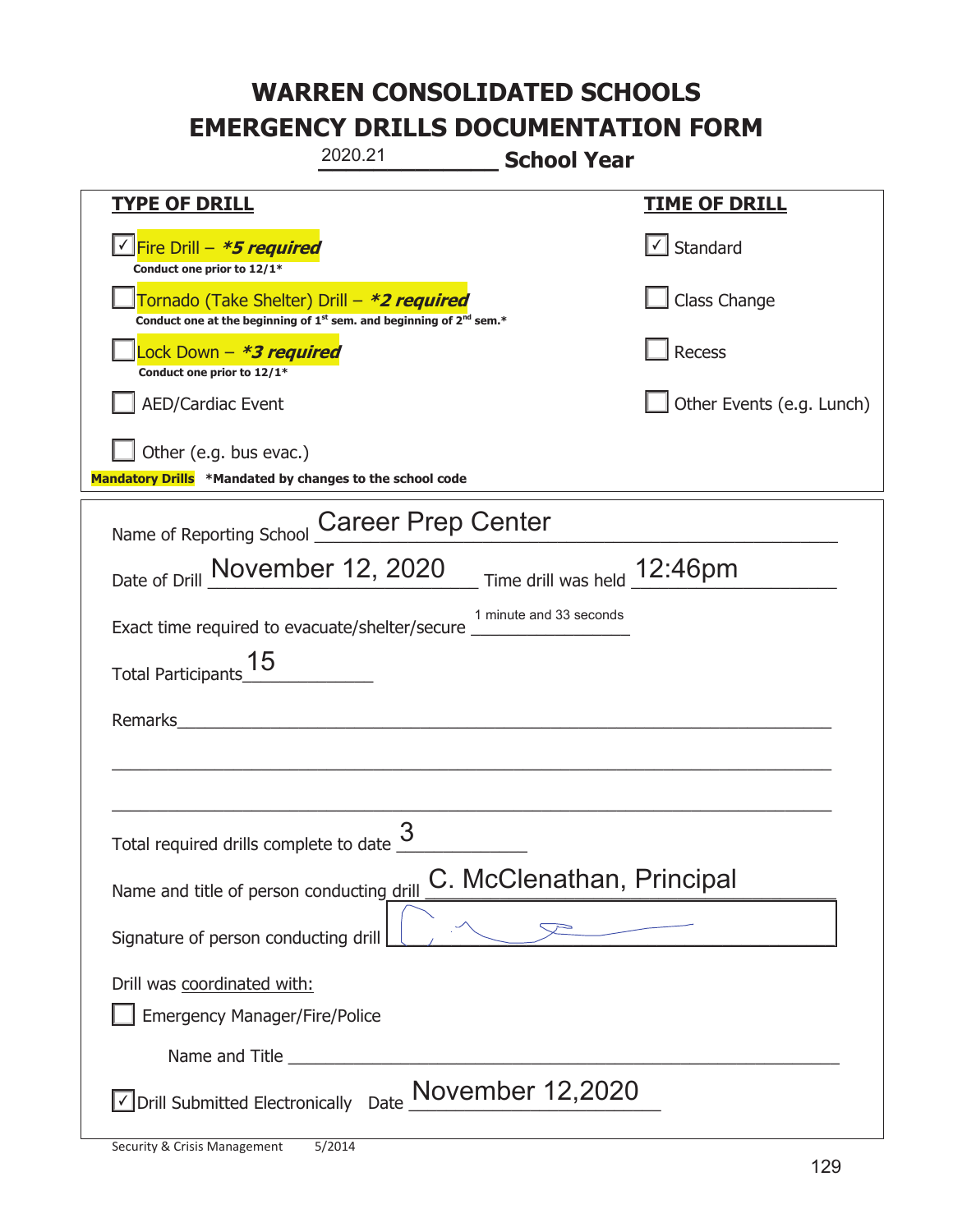|                                                                                    | 2020/2021<br><b>School Year</b>                                                             |                           |
|------------------------------------------------------------------------------------|---------------------------------------------------------------------------------------------|---------------------------|
| <u>TYPE OF DRILL</u>                                                               |                                                                                             | <u>TIME OF DRILL</u>      |
| Fire Drill - <b>*5 required</b><br>Conduct one prior to 12/1*                      |                                                                                             | Standard                  |
| Tornado (Take Shelter) Drill – *2 required                                         | Conduct one at the beginning of 1 <sup>st</sup> sem. and beginning of 2 <sup>nd</sup> sem.* | Class Change              |
| Lock Down - *3 required<br>Conduct one prior to 12/1*                              |                                                                                             | Recess                    |
| <b>AED/Cardiac Event</b>                                                           |                                                                                             | Other Events (e.g. Lunch) |
| Other (e.g. bus evac.)<br>Mandatory Drills *Mandated by changes to the school code |                                                                                             |                           |
| Name of Reporting School                                                           | <b>Career Prep Center</b>                                                                   |                           |
| Date of Drill October 12, 2020                                                     | Time drill was held 12:46 am                                                                |                           |
| Exact time required to evacuate/shelter/secure                                     | 2 minutes and 40 seconds                                                                    |                           |
| <b>Total Participants</b>                                                          |                                                                                             |                           |
| Remarks                                                                            |                                                                                             |                           |
|                                                                                    |                                                                                             |                           |
| Total required drills complete to date $\stackrel{\centerdot}{\phantom{}_{\sim}}$  |                                                                                             |                           |
| Name and title of person conducting drill                                          | C. McClenathan, Principal                                                                   |                           |
| Signature of person conducting drill                                               |                                                                                             |                           |
| Drill was coordinated with:                                                        |                                                                                             |                           |
| <b>Emergency Manager/Fire/Police</b>                                               |                                                                                             |                           |
| Name and Title                                                                     | <b>Rick Scholz, Director of Security</b>                                                    |                           |
|                                                                                    | Drill Submitted Electronically Date $\frac{\text{October 12, 2020}}{}$                      |                           |